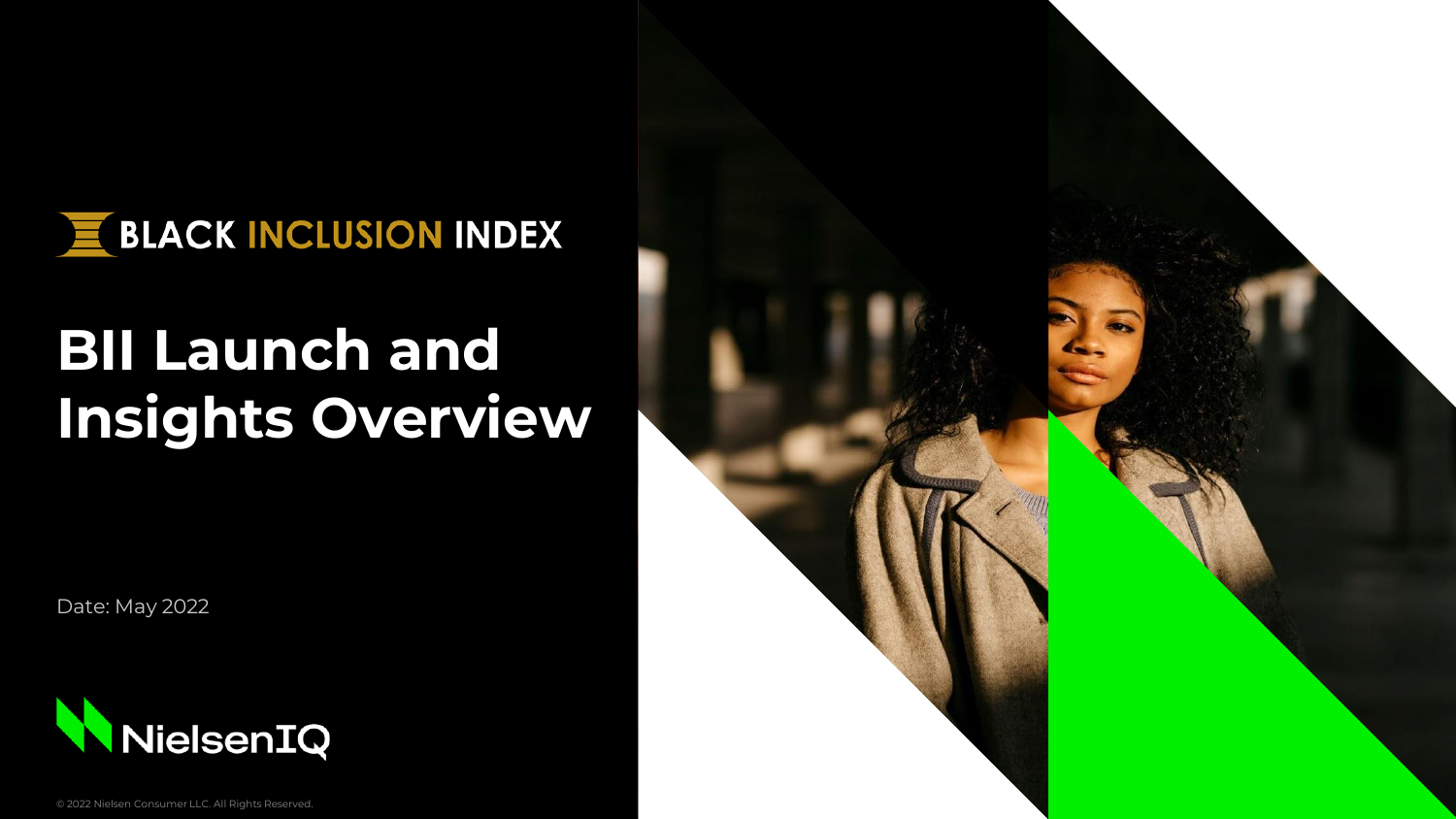# **T1 insights**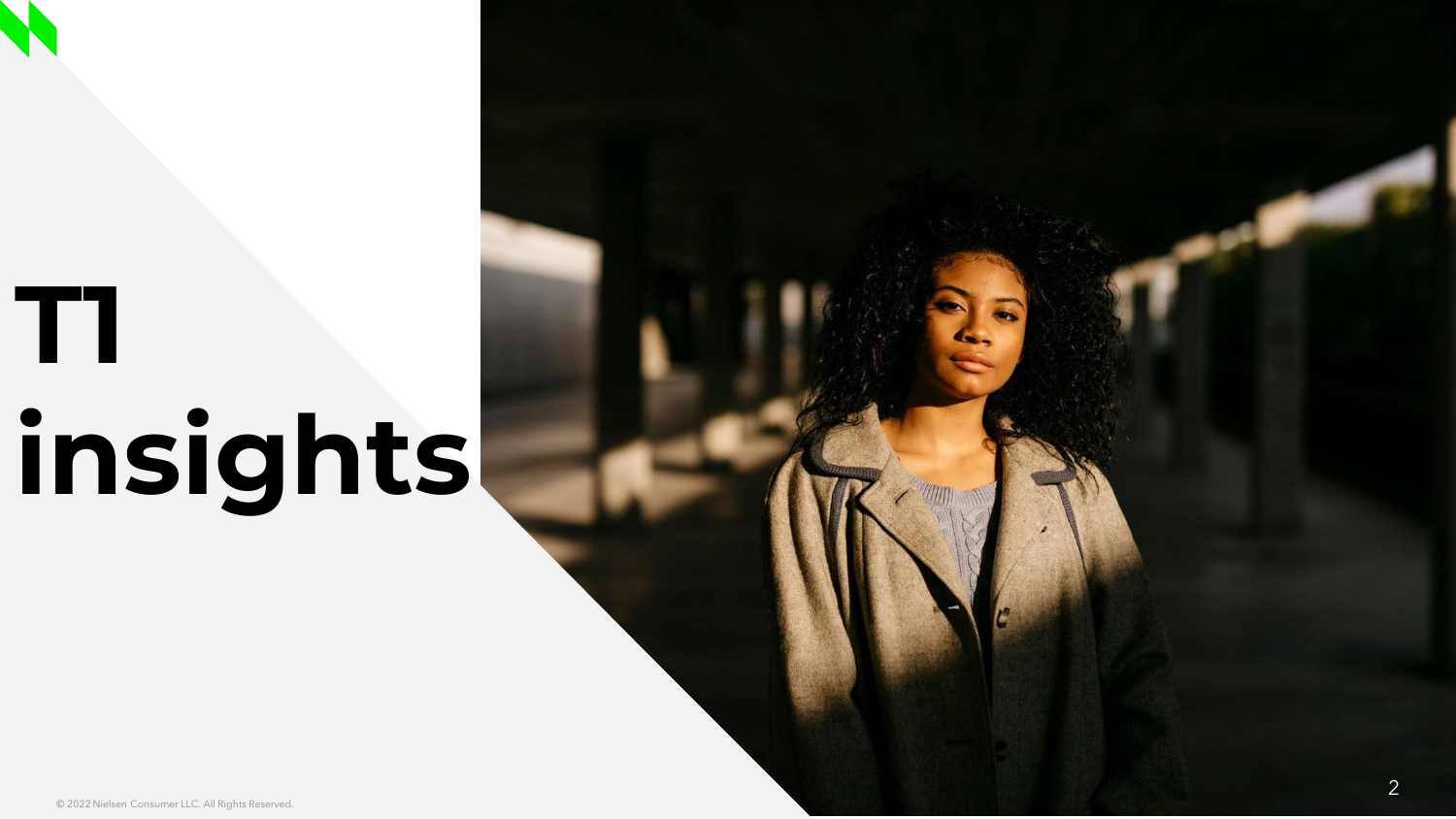## **We reached out to a nationally representative sample of the UK employees**

#### Residents of the U.K.

| Non-Black      | 84% |
|----------------|-----|
| <b>I</b> Black | 16% |

…equal split across genders…

|               |         | <b>Total Black Non-Black</b> |
|---------------|---------|------------------------------|
| <b>I</b> Male | 49% 46% | 49%                          |
| lFemale.      | 51% 54% | 51%                          |

#### …who are employed…

|                   |         | <b>Total Black Non-Black</b> |
|-------------------|---------|------------------------------|
| <b> Full Time</b> | 86% 86% | 86%                          |
| Part Time         | 14% 14% | 14%                          |

#### …are 18 years and above



…and spread across UK.

| <b>Area</b>              | <b>Total Black</b> |       | Non-<br><b>Black</b> |  |
|--------------------------|--------------------|-------|----------------------|--|
| Greater London           | 17%                | 45%   | 12%                  |  |
| South East               | 14%                | 13%   | 14%                  |  |
| North West               | 13%                | 12%   | 13%                  |  |
| East of England          | 9%                 | 6%    | 10%                  |  |
| Yorkshire and the Humber | 9%                 | 3%    | 10%                  |  |
| West Midlands            | 9%                 | 9%    | 9%                   |  |
| East Midlands            | 7%                 | 6%    | 7%                   |  |
| South West               | 6%                 | 3%    | 7%                   |  |
| Scotland                 | 6%                 | $1\%$ | 7%                   |  |
| North East               | 5%                 | $1\%$ | 5%                   |  |
| Wales                    | 4%                 | $1\%$ | 5%                   |  |
| Northern Ireland         | 3%                 | $1\%$ | 3%                   |  |

#### Size of the organization

|                                          | Total | <b>Black</b> | Non-<br><b>Black</b> |
|------------------------------------------|-------|--------------|----------------------|
| Small (Up to 250<br>employees)           | 22%   | 23%          | 22%                  |
| Medium (250 to 1000<br>employees)        | 24%   | 23%          | 24%                  |
| Large (1000 to 5000<br>employees)        | 24%   | 25%          | 23%                  |
| Very Large (More than<br>5000 employees) | 31%   | 28%          | 31%                  |







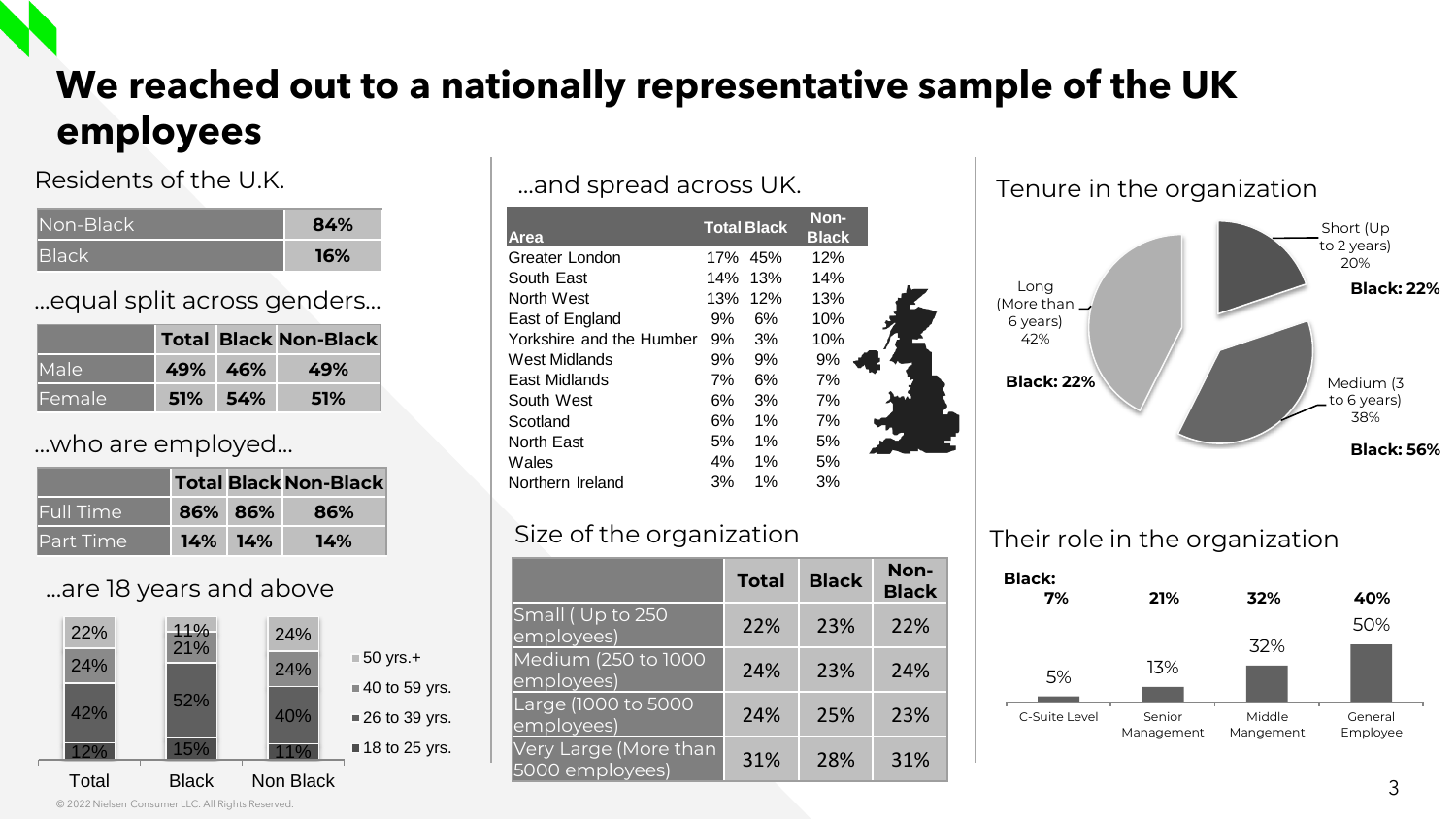## **Diversity in their current organization is viewed differently by Black and non-Black employees**

**60%** UK employees agree there is a **fair representation** of Black people **46%Black employees** vs. 63% non-Black employees

**57%** UK employees think Black people operate as **heads of department** or function **41%Black employees** vs. 60% non-Black employees

## **6 out of 10** UK employees agree that Black people **operate as managers** in their companies

### **4 out of 10 Black employees** in agreement

44% UK employees acknowledge having Black directors on the board; while when looking at the views of B**lack employees** this drops to a **35%agreement**

Q. This part of the survey allows us to capture your perceptions about what diversity and inclusion looks like at your current work place. Your fair and unbiased inputs will help diagnose the current challenges regarding B workplaces in UK. Please select the appropriate options for your workplace - on a 5 point agreement scale with 1 being strongly disagree and 5 being strongly agree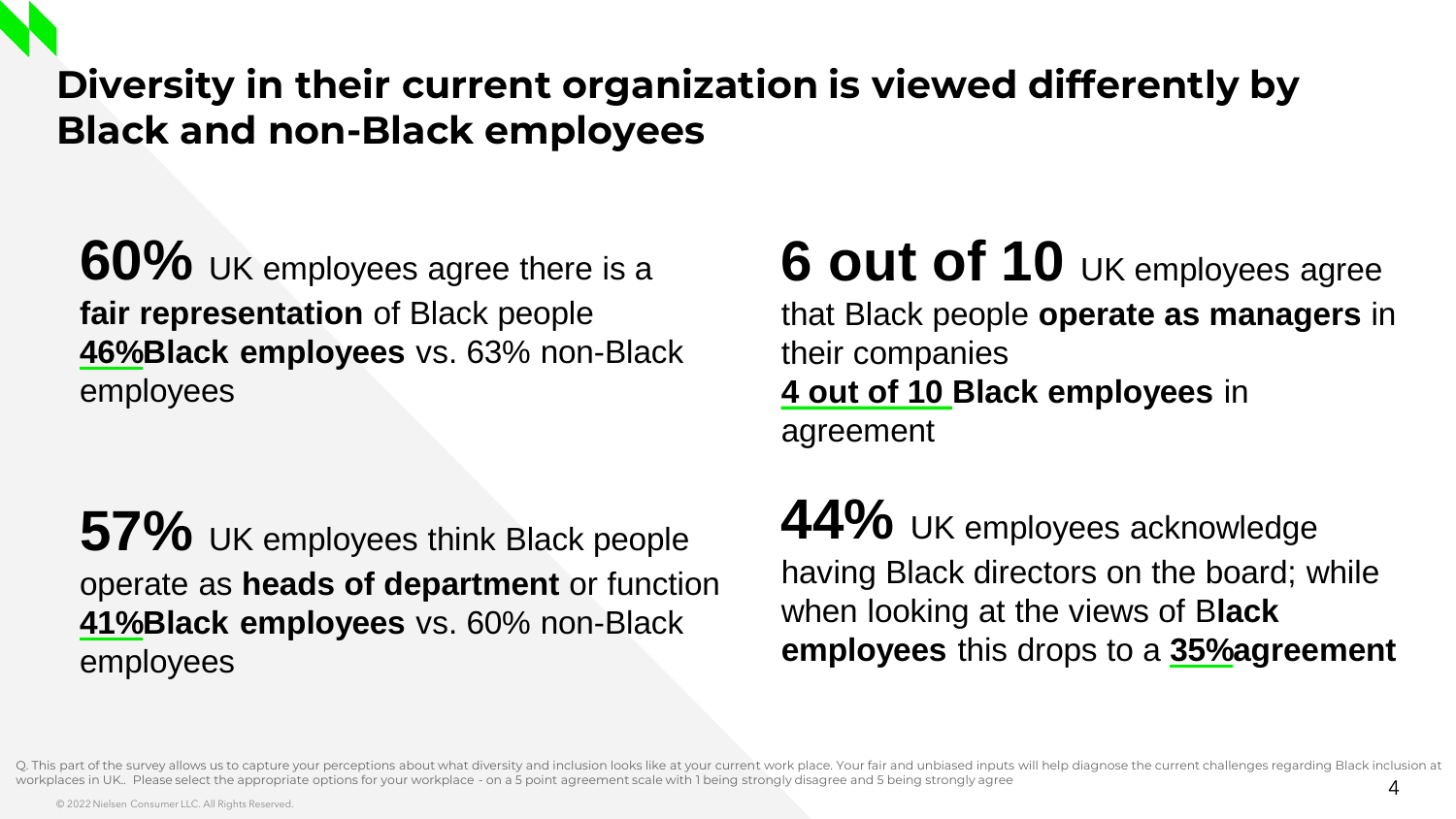## **Perceptions differ also regarding the strategy and communication Within UK organisations** Top 2 Box 80 and 2 Box 80 and 2 Box 80 and 2 Box 80 and 2 Box 80 and 2 Box 80 and 2 Box 80 and 2 Box 80 and 2 Box 80 and 2 Box 80 and 2 Box 80 and 2 Box 80 and 2 Box 80 and 2 Box 80 and 2 Box 80 a

|                                                                                                 | <b>Total</b><br>$(N=1000)$ | <b>Black Employees</b><br>$(N=155)$ | <b>Non-Black Employees</b><br>$(N=845)$ |
|-------------------------------------------------------------------------------------------------|----------------------------|-------------------------------------|-----------------------------------------|
| My organization is <b>serious about being inclusive</b> for Black<br>People                     | 72%                        | 49% V                               | 76%                                     |
| My organization has a specific <b>strategy</b> to address Black<br>representation and inclusion | 60%                        | $43\%$ $\blacktriangledown$         | 63%                                     |
| My organization has made a clear <b>statement</b> about being <b>Anti-</b><br>Racist            | 72%                        | 52% ▼                               | 75%                                     |
| My organization has taken tangible <b>action</b> to <b>support fairness</b><br>for Black people | 65%                        | 45% ▼                               | 69%                                     |
| My organization has set clear <b>targets</b> to <b>address inclusion</b> for<br>Black people    | 60%                        | 43% V                               | 63%                                     |

Significantly different @95% CL from Total

Q. This part of the survey allows us to capture your perceptions about what diversity and inclusion looks like at your current work place. Your fair and unbiased inputs will help diagnose the current challenges regarding B workplaces in UK.. Please select the appropriate options for your workplace - on a 5 point agreement scale with 1 being strongly disagree and 5 being strongly agree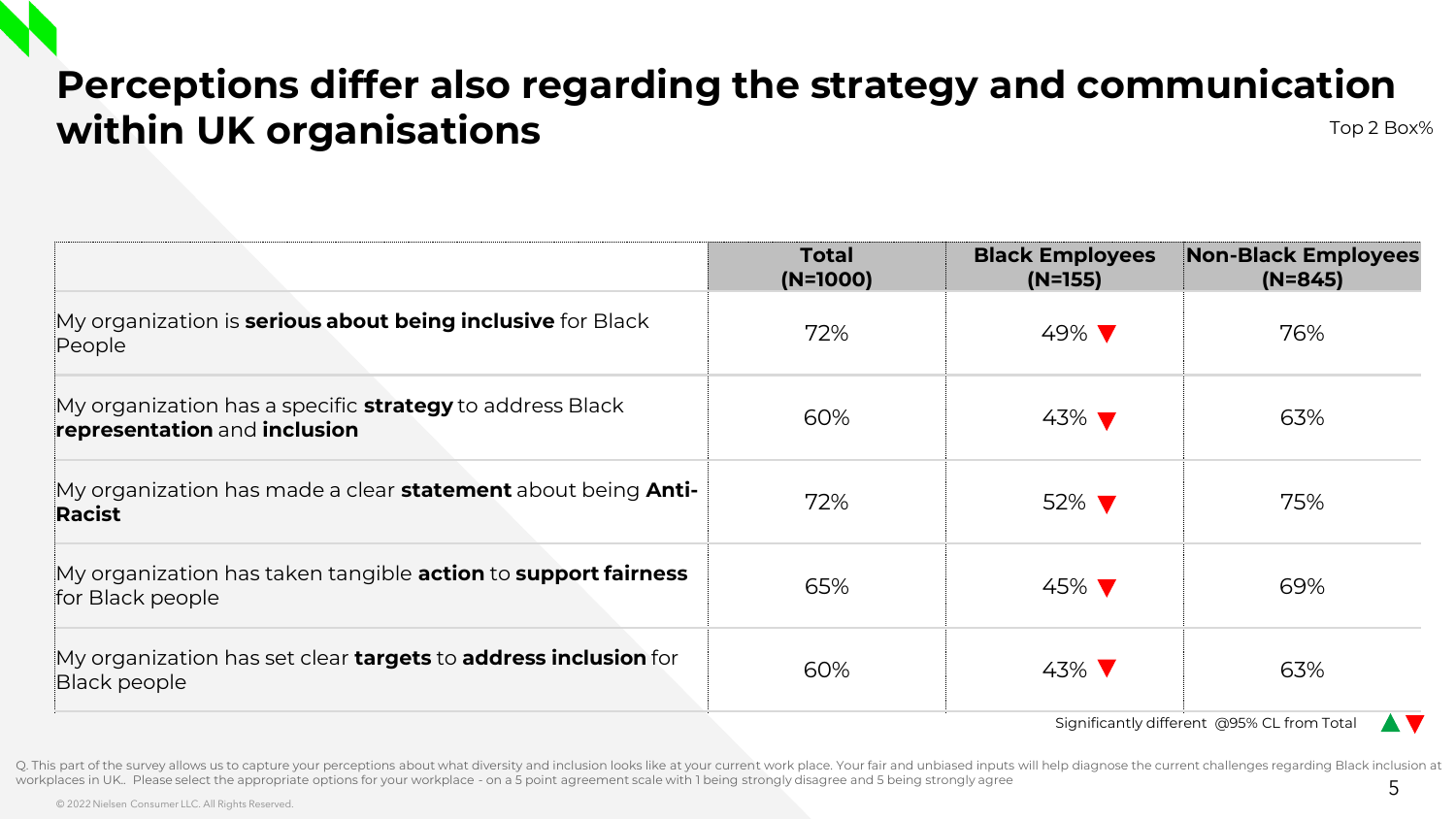## **Views on the outcomes reached by their organisations**

**52%** agree their organization gets involved in **community programs** aimed at improving the lives of Black people **42% Black employees** vs. 54% non-Black employees

## **5 out of 10** agree their company actively sponsors, supports and amplifies **charities** and organizations which **support advancement and inclusion** for Black people **4 out of 10 Black employees** in agreement

**66%** see their organization **actively supports**  inclusion for Black people in **our industry 44% Black employees** vs. 69% non-Black employees

Q. This part of the survey allows us to capture your perceptions about what diversity and inclusion looks like at your current work place. Your fair and unbiased inputs will help diagnose the current challenges regarding B workplaces in UK. Please select the appropriate options for your workplace - on a 5 point agreement scale with 1 being strongly disagree and 5 being strongly agree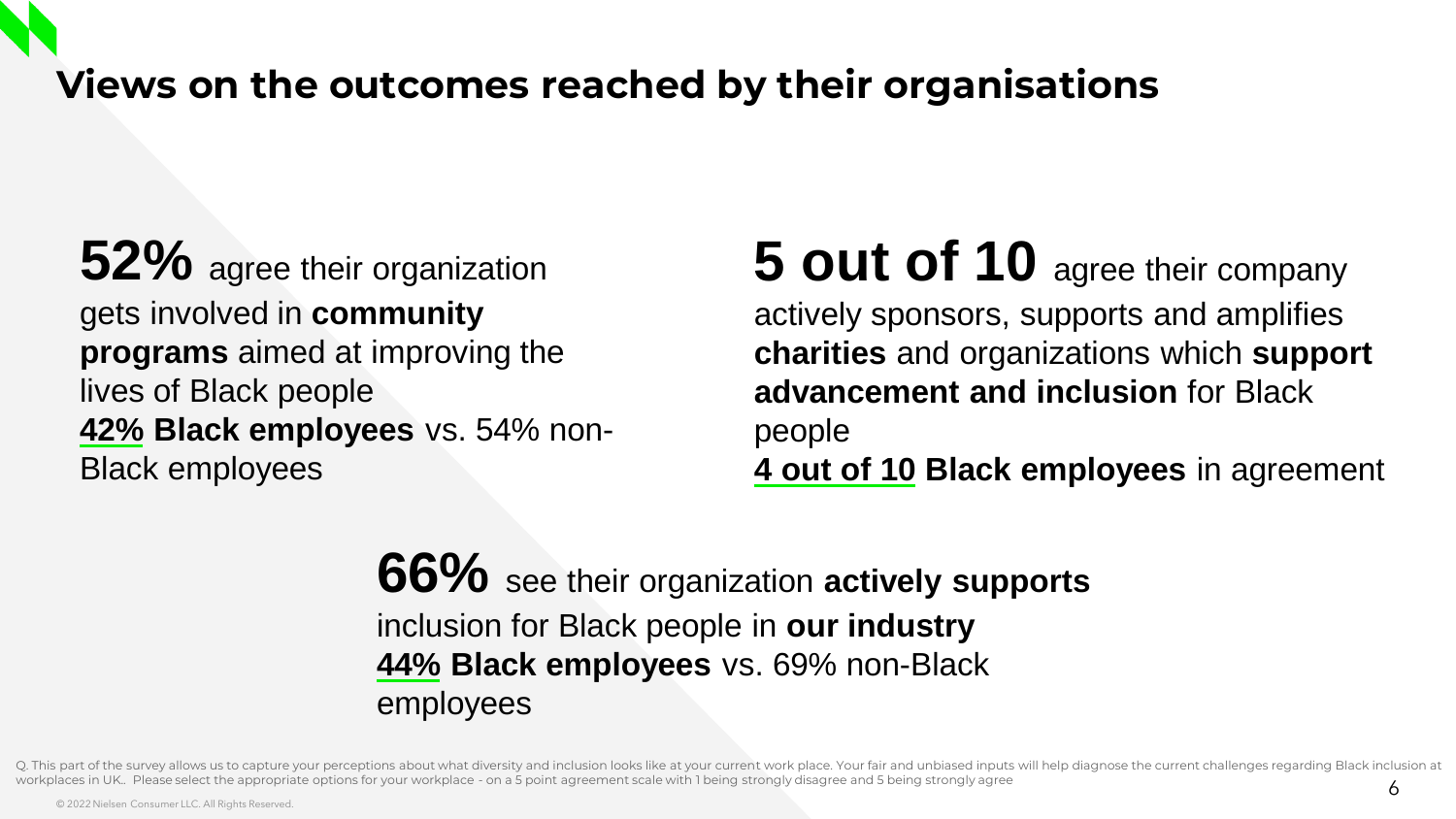## **Top activities perceived influenced by skin colour within organisation**

#### **Top 2 Box%**

A higher score means less bias for each attribute while a lower score means a higher bias perceived

|                              | <b>Total</b><br>$(N=1000)$ | <b>Black Employees</b><br>$(N=155)$ | <b>Non-Black Employees</b><br>$(N=845)$ |
|------------------------------|----------------------------|-------------------------------------|-----------------------------------------|
| <b>Reward and pay</b>        | 71%                        | 45% ▼                               | 75%                                     |
| <b>Access to information</b> | 71%                        | 48% V                               | 75%                                     |
| <b>Workload Distribution</b> | 71%                        | 48% V                               | 75%                                     |
| Recruitment Process          | 69%                        | 46% V                               | 73%                                     |
| Performance appraisals       | 68%                        | 49% ▼                               | 72%                                     |
| Disciplinary                 | 68%                        | 45% $\blacktriangledown$            | 72%                                     |
| Employee voice               | 68%                        | $44\%$                              | 73% ▲                                   |

Q. Which of these activities do you believe are influenced by skin color in your organization. Please select on a 5 point agreement scale where 1 means Strongly Biased and 5 means Strongly Unbiased.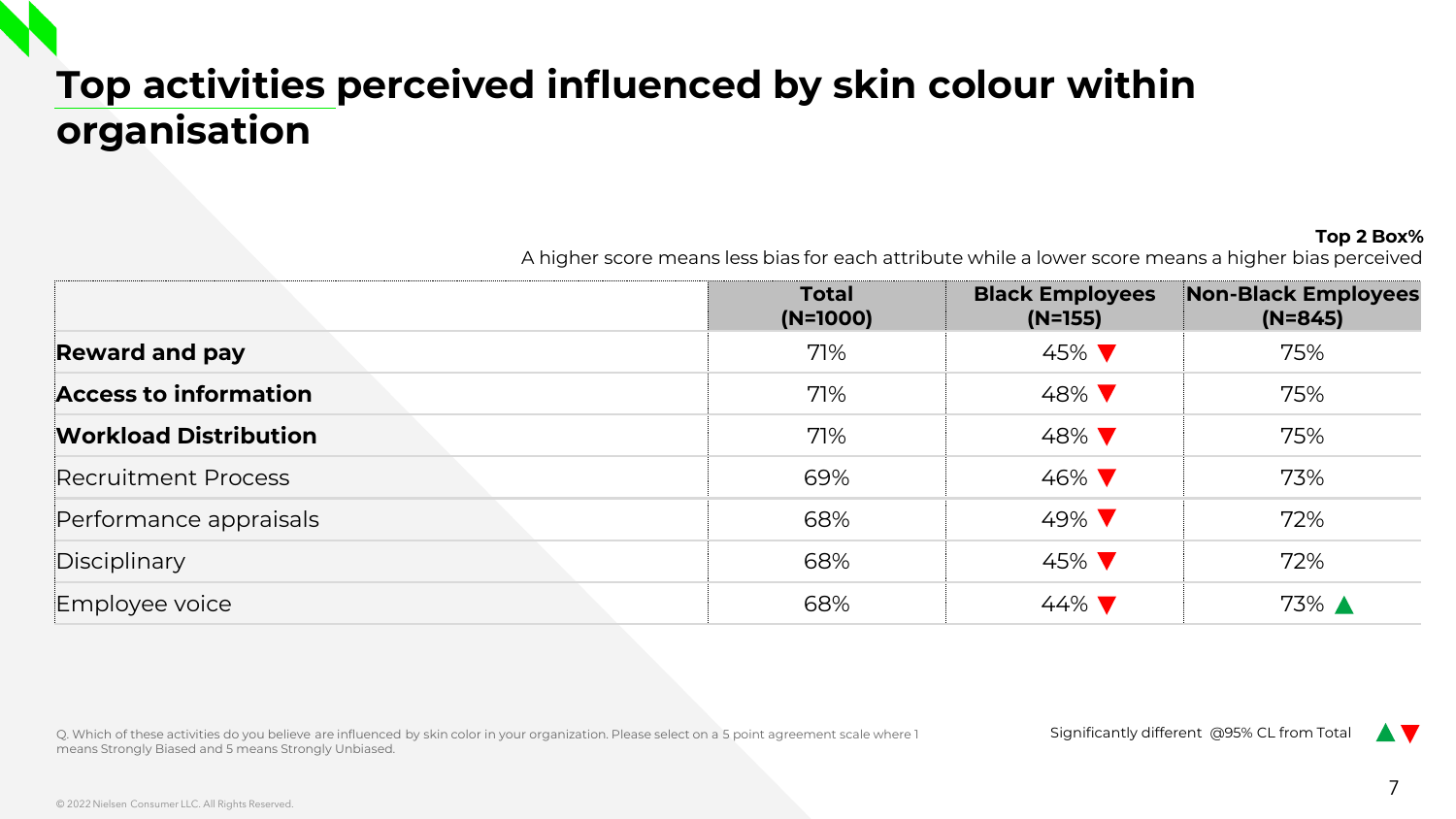## **Creating the Black Inclusion Index**

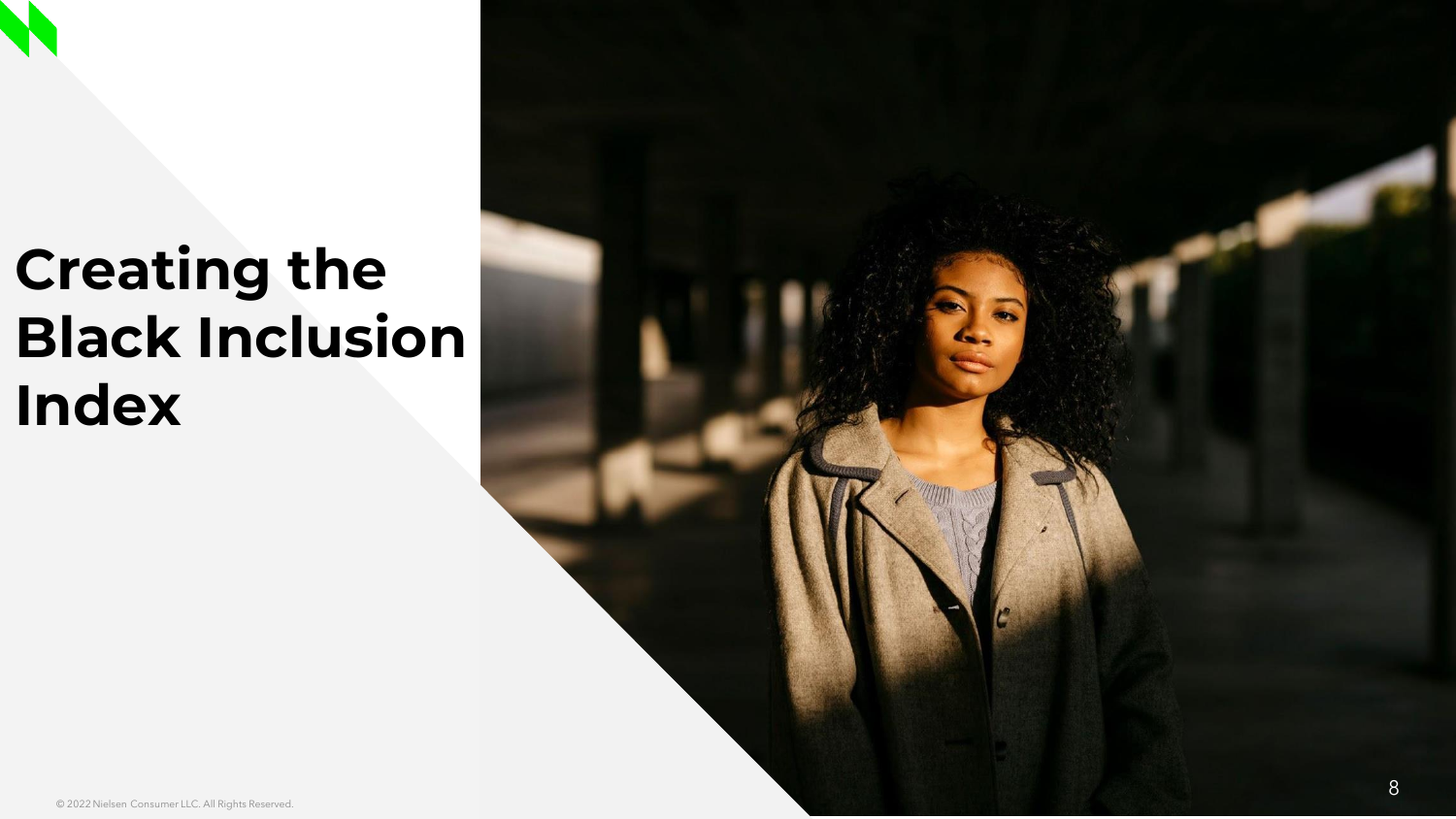## **Black Inclusion Index Journey**



Using the data gathered from the T0 phase & establishing the relationship between the variables using advanced analysis, the **main variables** for the Index are **finalised**



After the T1 interviews were completed, using advanced analysis, an algorithm was used to **create the Black Inclusion Index**

#### **3 Initiate the T2 phase**

Benchmark participant companies' Black inclusion level against UK average





**Algorithm generated and validated** for assigning an index to each partcipating company followed by annual Black Inclusion Surveys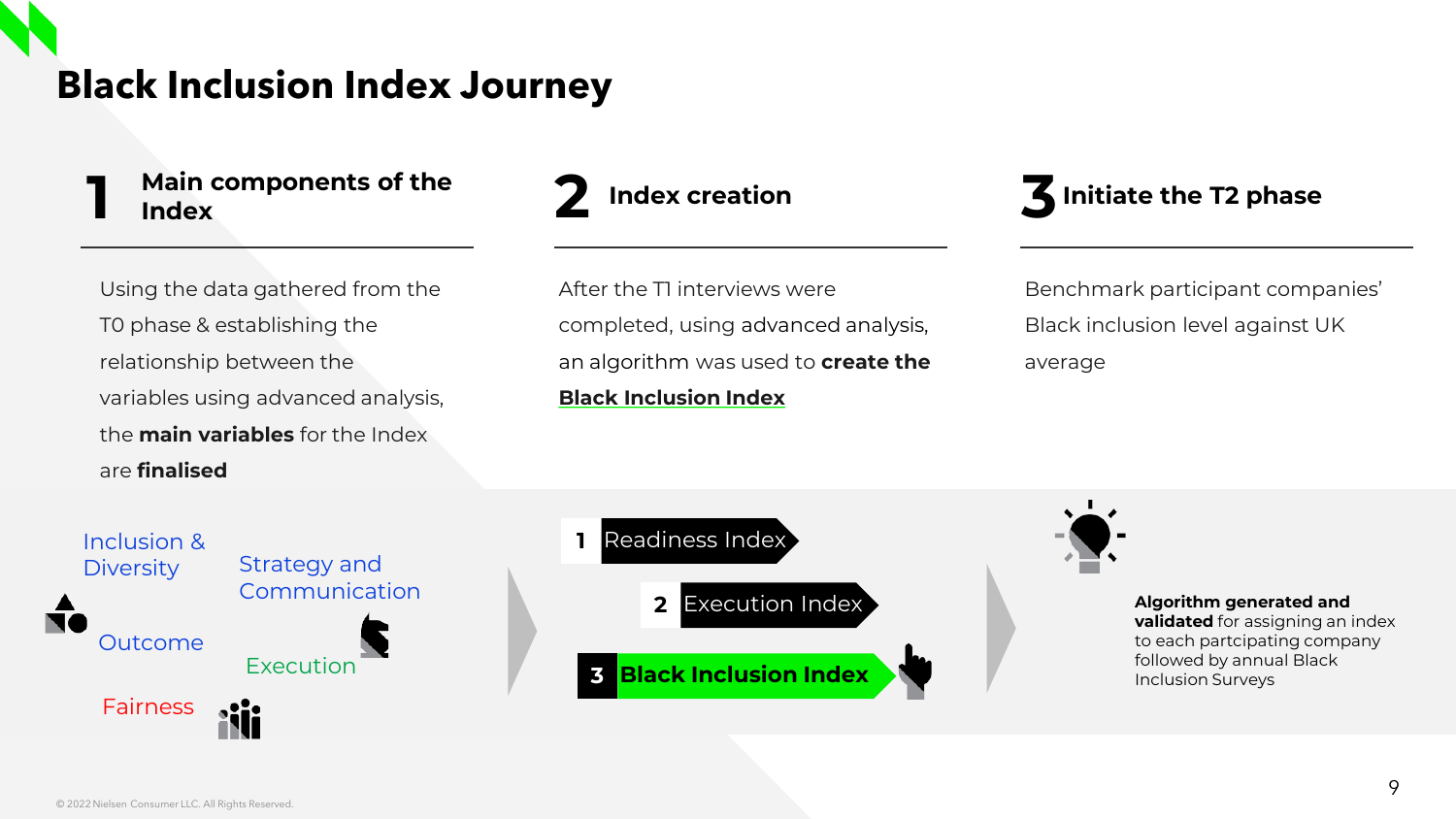## **We leveraged the insights uncovered in T0 stage for the Index creation**

#### Readiness Index

**1**

**2**

*to understand how ready is the organization towards including the Black community*

#### **3** Fairness perception

*to capture the perception of fairness towards including the Black community*

**Black Inclusion** 

3 inputs to create the Index

**Index**

#### Execution Index

*to understand how well does the organization exceute its promise towards including the Black community*